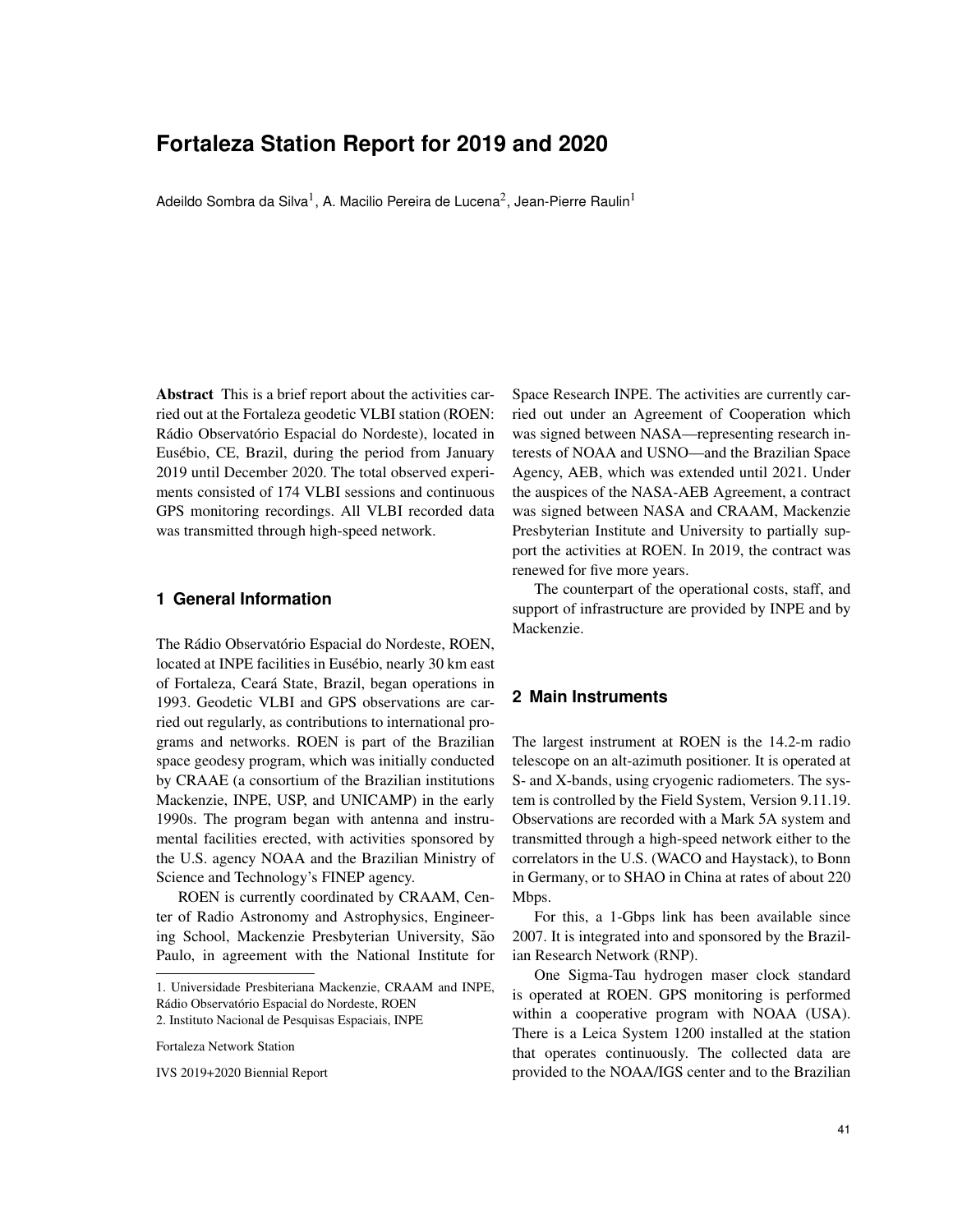

**Fig. 1** The 14.2-m radio telescope at Fortaleza Station.

IBGE center. ROEN has all basic infrastructures for mechanical, electrical, and electronic maintenance of the instrumental facilities.

#### **3 Staff**

Dr. Raulin Jean-Pierre is the current coordinator of the space-geodesy program. The coordination receives support from the São Paulo office at CRAAM/Instituto and Universidade Presbiteriana Mackenzie, with administrative support from Valdomiro M. S. Pereira and Lucíola Russi. The Fortaleza Station facilities and geodetic VLBI and GPS operations are managed on site by Dr. Antonio Macilio Pereira de Lucena (CRAAM / INPE), assisted by Eng. Adeildo Sombra da Silva (CRAAM / Mackenzie), and the technicians Emerson Costa (CRAAM / Mackenzie), Kelvin de Oliveira (CRAAM / Mackenzie), and Francisco Renato Holanda de Abreu (CRAAM / Mackenzie).

## **4 Current Status and Activities**

#### *4.1 VLBI Observations*

In 2019 and 2020, Fortaleza participated in the geodetic VLBI sessions described in Table 1.

**Table 1** Fortaleza's VLBI session participation in 2019 and 2020.

| Experiment | Number of Sessions |
|------------|--------------------|
| $IVS-R1$   | 60                 |
| $IVS-R4$   | 81                 |
| $IVS-T2$   |                    |
| R&D        | 16                 |
| OHIG       |                    |

## *4.2 Operational and Maintenance Activities*

A summary of activities performed in the report period is listed below:

- 1. The main bearing of the antenna failed at the end of 2020. Staff effort is important to collect all necessary info to figure out the best alternative to repair the antenna in terms of quality of material, services, and cost.
- 2. Repair and maintenance of the following equipments: cryogenic system, Mark IV acquisition system, Mark 5A recorder, antenna mechanical and electrical systems, angle encoders system, receiver telemetry, and the receiver thermoelectric temperature control system.
- 3. Repair of electrical motors.
- 4. Operation and maintenance of geodetic GPS (NOAA within the scope of NASA contract).
- 5. Operation and maintenance of power supply equipment at the observatory (main and diesel driven standby).
- 6. Transferring of recorded data through high-speed network.

## *4.3 GPS Operations*

The IGS network's GPS receiver operated regularly at all times during 2019 and 2020. Data was collected and uploaded to an IGS/NOAA server.